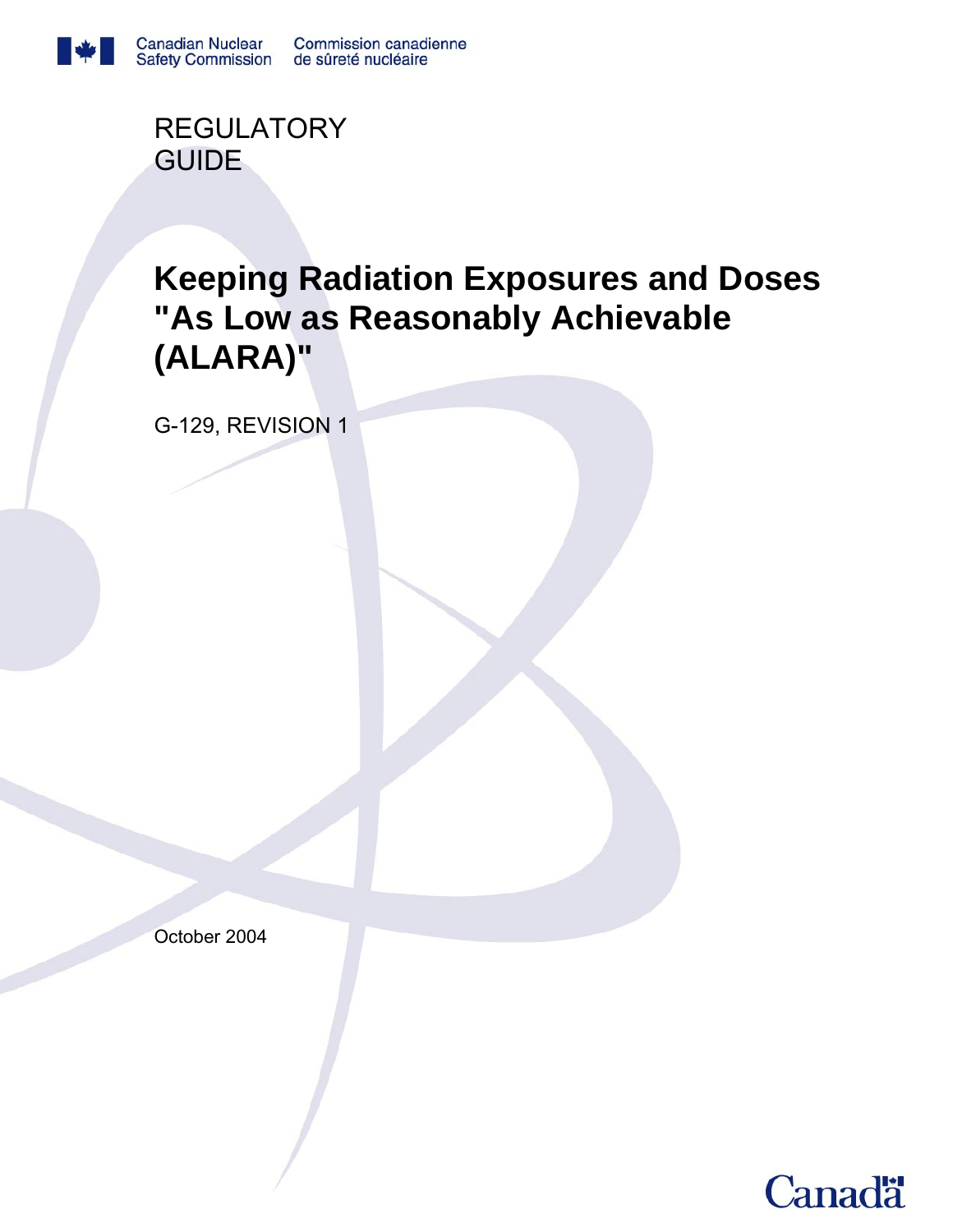## **REGULATORY DOCUMENTS**

The legal framework within which the Canadian Nuclear Safety Commission (CNSC) operates includes the *Nuclear Safety and Control Act* (*Act*), its Regulations and other legal instruments such as licences, certificates and orders. The legal framework is supported by regulatory documents issued by the CNSC, the main classes of which are

**Regulatory Policy (P):** a document that describes the philosophy, principles or fundamental factors that underlie the CNSC's approach to its regulatory mission. It provides direction to CNSC staff and information to stakeholders.

**Regulatory Standard (S):** a document that describes CNSC requirements. It imposes obligations on the regulated party, once it is referenced in a licence or other legally enforceable instrument.

**Regulatory Guide (G):** a document that indicates acceptable ways of meeting CNSC requirements, as expressed in the *Act*, Regulations, regulatory standard or other legallyenforceable instrument. It provides guidance to licensees and other stakeholders.

**Regulatory Notice (N):** a document that provides licensees and other stakeholders with information about significant matters that warrant timely action.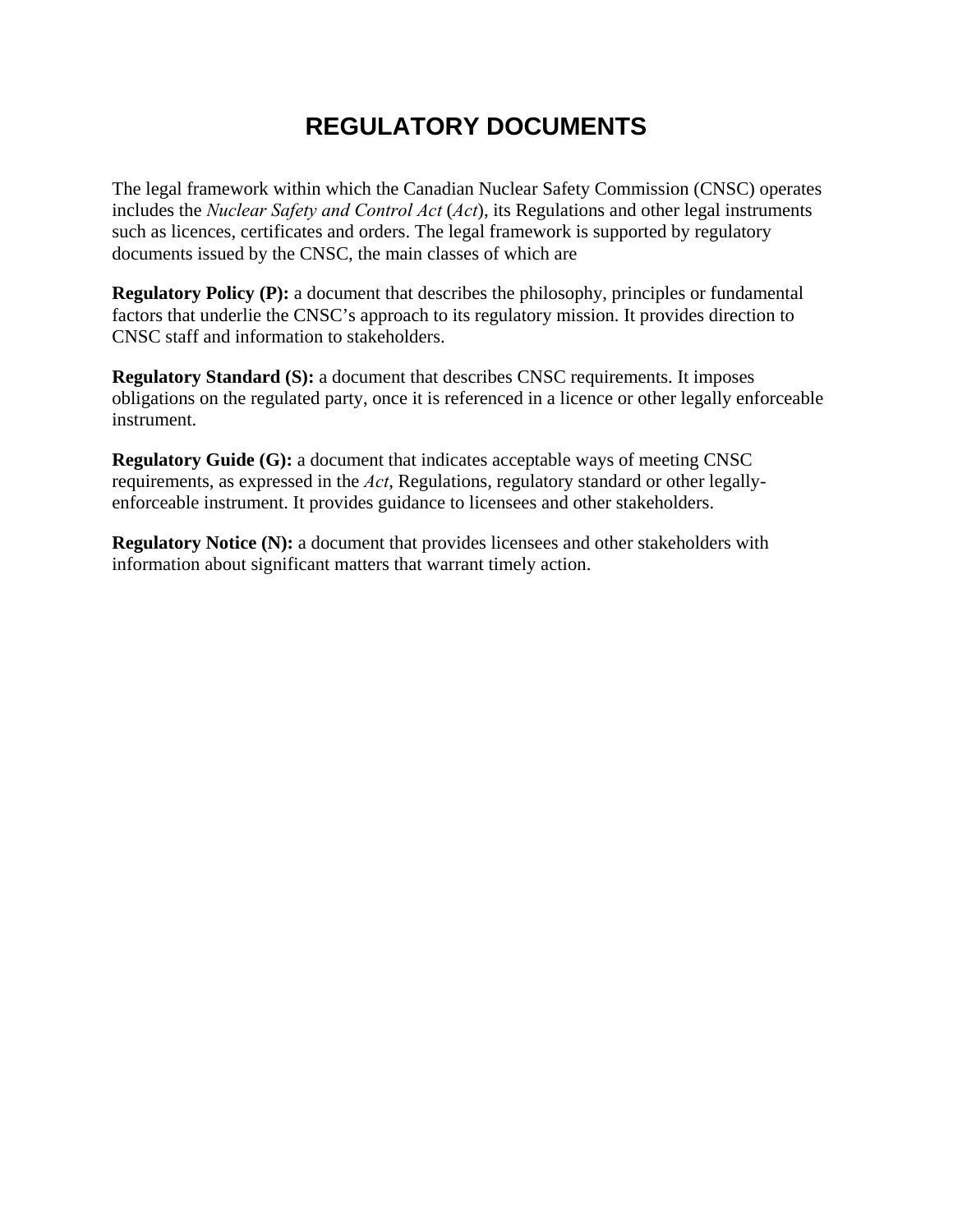## REGULATORY GUIDE

## **G-129, Revision 1**

## **KEEPING RADIATION EXPOSURES AND DOSES "AS LOW AS REASONABLY ACHIEVABLE (ALARA)"**

Published by the Canadian Nuclear Safety Commission October 2004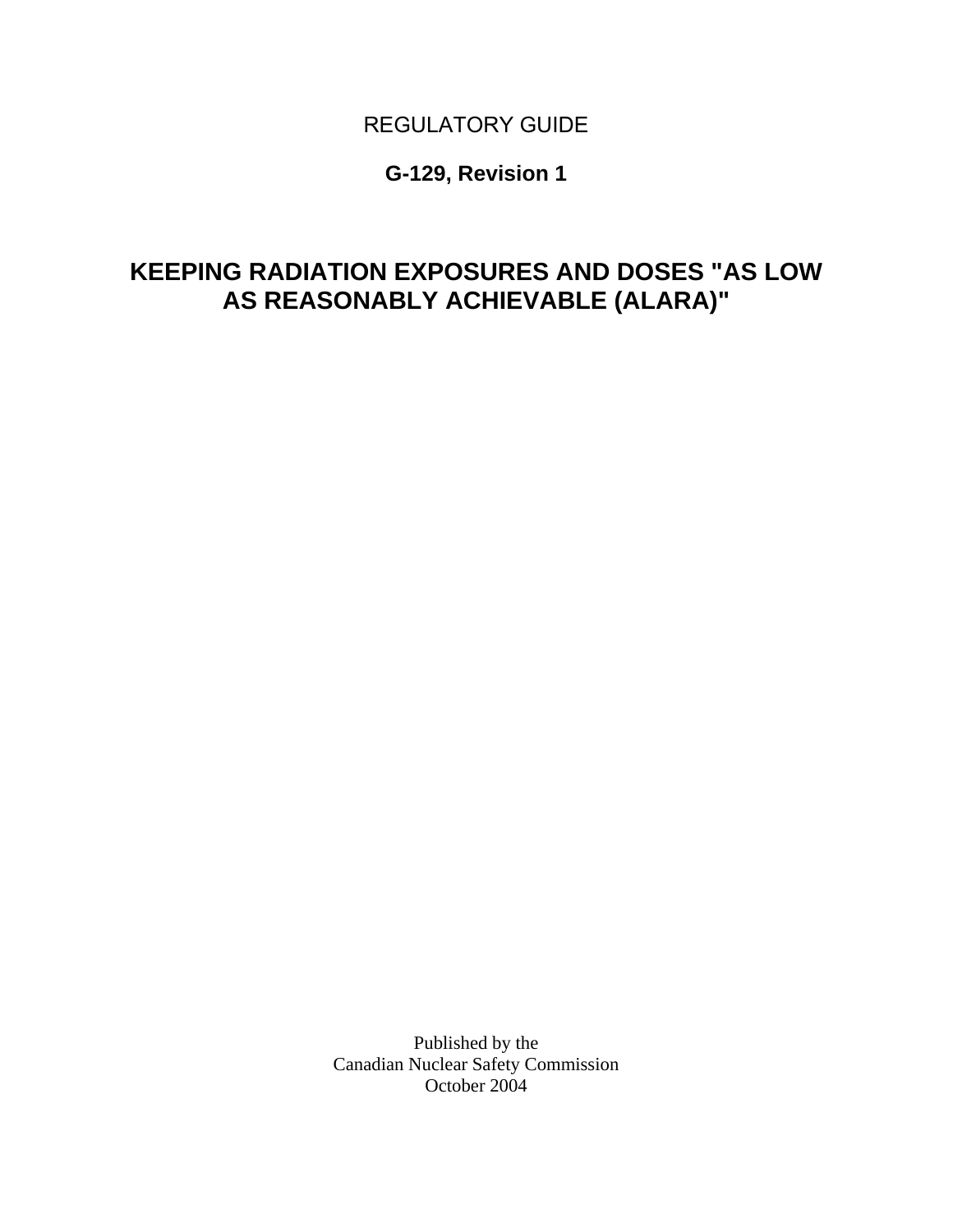*Keeping Radiation Exposures and Doses "As Low as Reasonably Achievable (ALARA)"*  Regulatory Guide G-129, Revision 1

Published by the Canadian Nuclear Safety Commission

© Minister of Public Works and Government Services Canada 2004

Extracts from this document may be reproduced for individual use without permission, provided the source is fully acknowledged. However, reproduction in whole or in part for purposes of resale or redistribution requires prior written permission from the Canadian Nuclear Safety Commission.

Catalogue number: CC173-3/2-129-1E ISBN 0-662-38407-5

*Ce document est également disponible en français sous le titre Maintenir les expositions et les doses au «niveau le plus bas qu'il soit raisonnablement possible d'atteindre (ALARA)».* 

#### **Document availability**

The document can be viewed on the CNSC Internet website at www.nuclearsafety.gc.ca. Copies may be ordered in English or French using the contact information below:

Communications and Information Management Directorate Canadian Nuclear Safety Commission P.O. Box 1046, Station B 280 Slater Street Ottawa, Ontario, K1P 5S9

Telephone: (613) 995-5894 or 1 800 668-5284 (Canada only) Facsimile: (613) 992-2915 E-mail: publications@cnsc-ccsn.gc.ca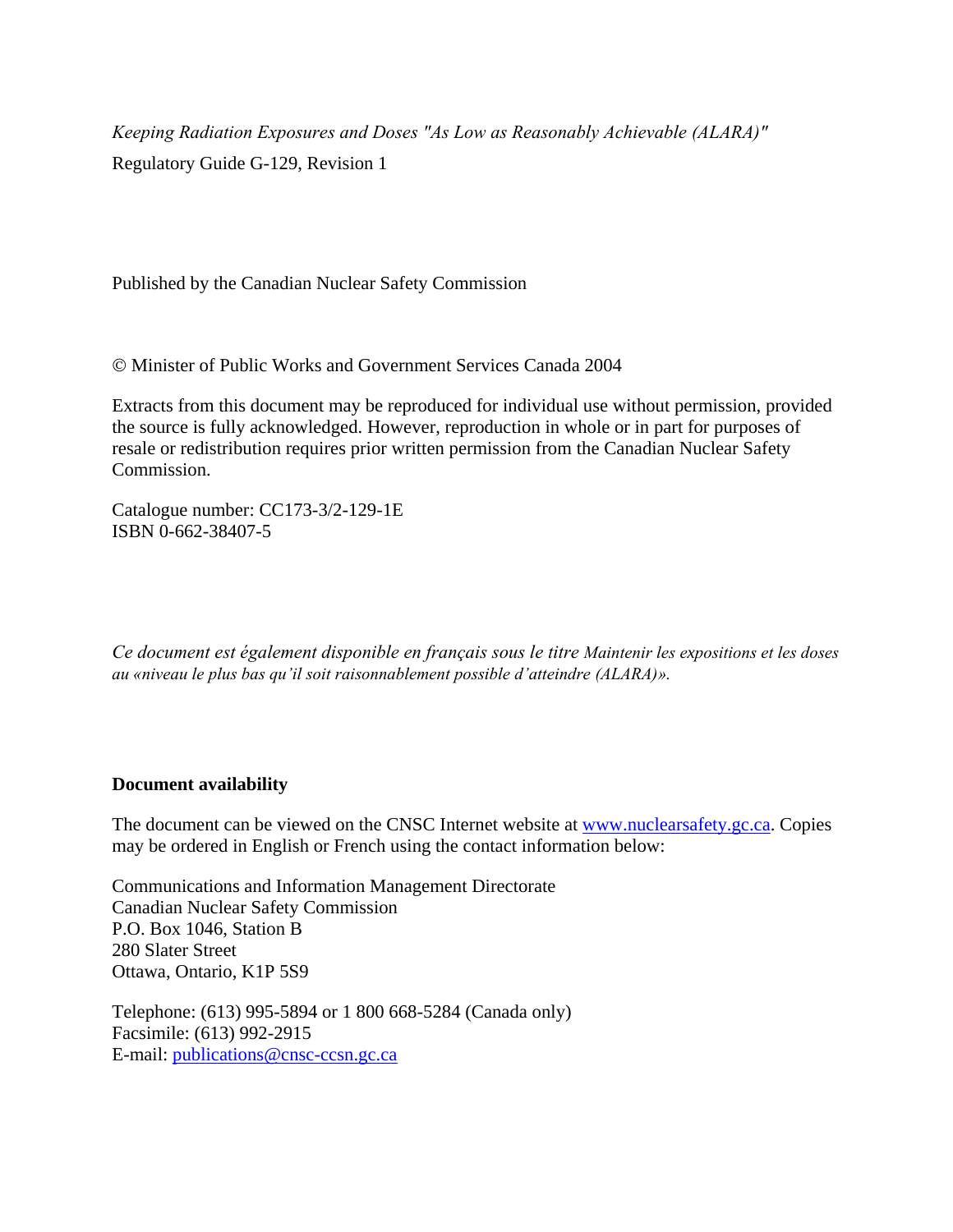# **TABLE OF CONTENTS**

| 1.0 |               |       |  |  |
|-----|---------------|-------|--|--|
| 2.0 | <b>SCOPE.</b> |       |  |  |
| 3.0 |               |       |  |  |
| 4.0 |               |       |  |  |
| 5.0 |               |       |  |  |
| 6.0 |               |       |  |  |
| 7.0 |               |       |  |  |
|     | 7.1           |       |  |  |
|     |               | 7.1.1 |  |  |
|     |               | 7.1.2 |  |  |
|     | 7.2           |       |  |  |
|     |               | 7.2.1 |  |  |
|     |               | 7.2.2 |  |  |
|     | 7.3           |       |  |  |
|     |               | 7.3.1 |  |  |
|     |               | 7.3.2 |  |  |
|     |               | 7.3.3 |  |  |
|     |               | 7.3.4 |  |  |
|     | 7.4           |       |  |  |
|     |               | 7.4.1 |  |  |
|     | 7.5           |       |  |  |
|     |               | 7.5.1 |  |  |
|     |               | 7.5.2 |  |  |
| 8.0 |               |       |  |  |
|     | 8.1           |       |  |  |
|     |               | 8.1.1 |  |  |
|     |               | 8.1.2 |  |  |
|     |               | 8.1.3 |  |  |
|     | 8.2           |       |  |  |
|     |               |       |  |  |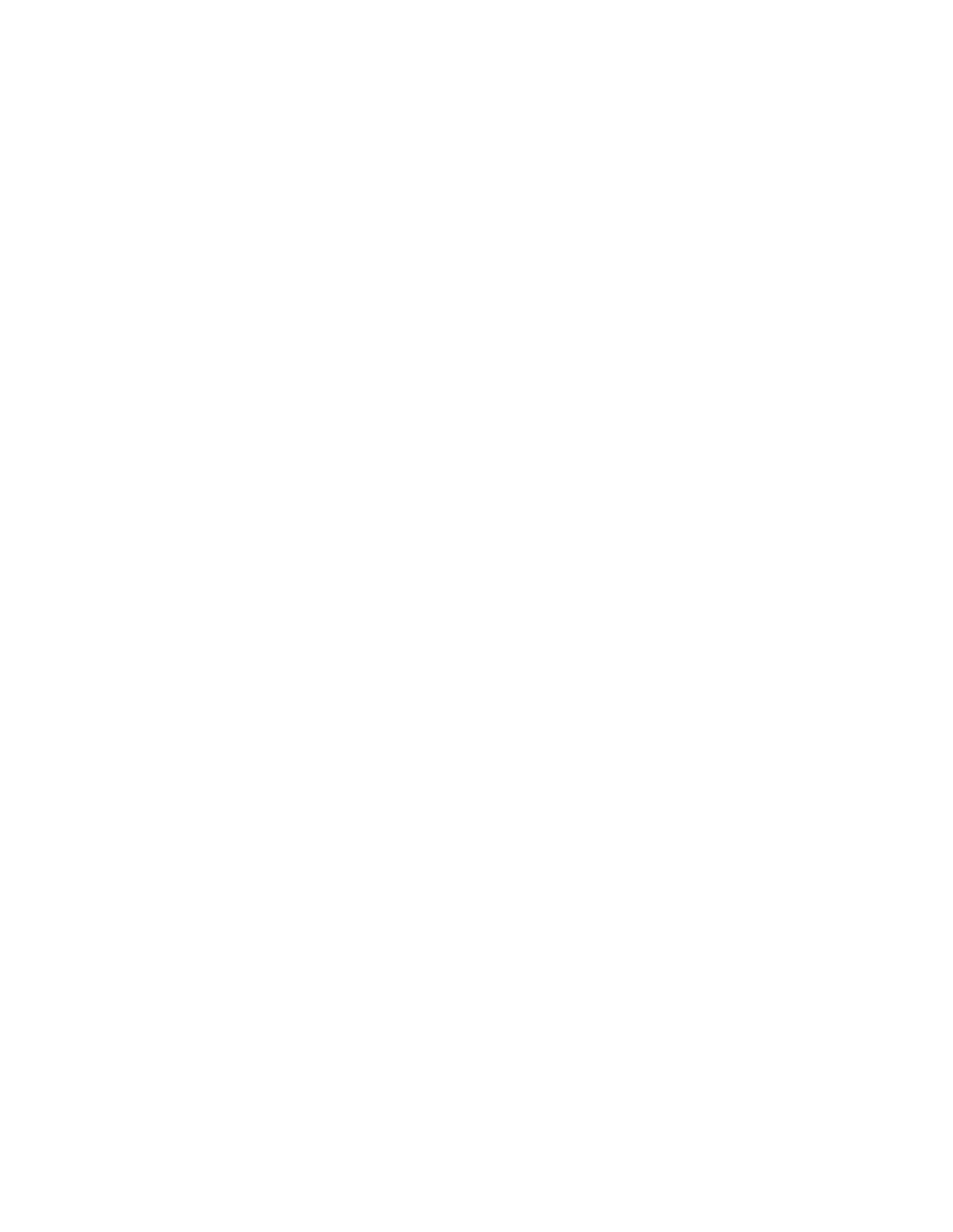## **KEEPING RADIATION EXPOSURES AND DOSES "AS LOW AS REASONABLY ACHIEVABLE (ALARA)"**

#### **1.0 PURPOSE**

This Regulatory Guide helps persons regulated by the Canadian Nuclear Safety Commission (CNSC), when implementing a radiation protection program, to keep the amount of exposure to radon progeny and the effective dose and equivalent dose received by and committed to persons as low as reasonably achievable, social and economic factors being taken into account (ALARA).

#### **2.0 SCOPE**

This document describes measures that regulated persons can take for the purpose of keeping the amount of exposure to radon progeny and the effective dose and equivalent dose received by and committed to persons as low as reasonably achievable, social and economic factors being taken into account (ALARA).

This Regulatory Guide G-129, Rev.1, Keeping Radiation Exposures and Doses "As Low as Reasonably Achievable (ALARA)" supersedes the Regulatory Guide G-129, Guidelines on How to Meet the Requirement to Keep All Exposures As Low As Reasonably Achievable published in September 1997.

### **3.0 RELEVANT LEGISLATION**

The following provisions of the regulations made under the *Nuclear Safety and Control Act* are relevant to this guide:

- 1. Paragraph 4(a) of the *Radiation Protection Regulations* requires every licensee, as part of a radiation protection program, to "keep the amount of exposure to radon progeny and the effective dose and equivalent dose received by and committed to persons as low as is reasonably achievable, social and economic factors being taken into account, through the implementation of
	- (i) management control over work practices,
	- (ii) personnel qualification and training,
	- (iii) control of occupational and public exposure to radiation, and

(iv) planning for unusual situations…."

2. Subsection 18(1), of the *Packaging and Transport of Nuclear Substances Regulations* obliges every consignor, carrier, and consignee of radioactive material to "implement a radiation protection program," and, as part of that program to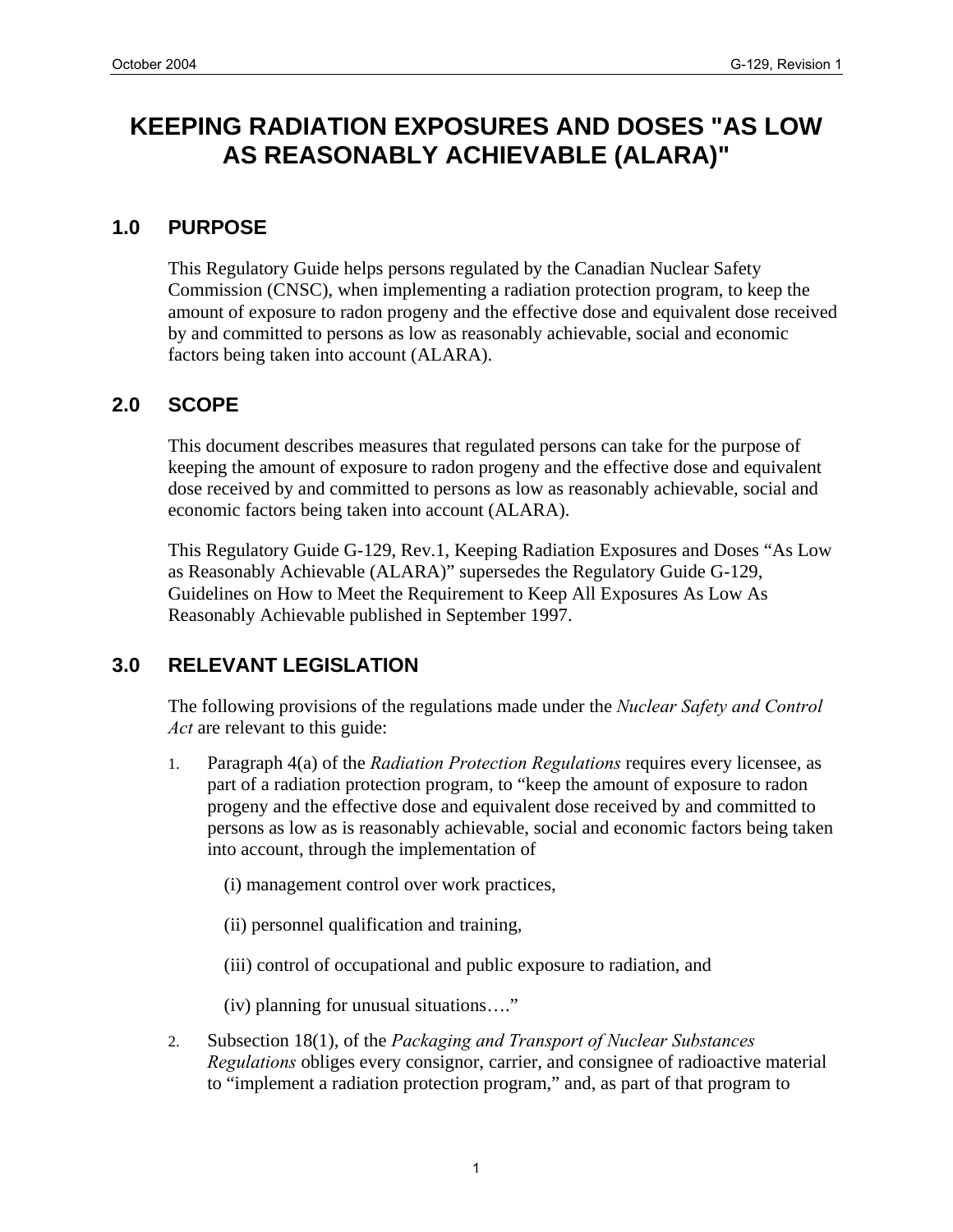"(a) keep the amount of exposure to radon progeny and the effective dose and equivalent dose received by and committed to persons as low as is reasonably achievable, social and economic factors being taken into account, through the implementation of

- (i) management control over work practices,
- (ii) personnel qualification and training,
- (iii) control of occupational and public exposure to radiation, and
- (iv) planning for unusual situations;

(b) prevent persons from receiving doses of radiation higher than the dose limits prescribed by the *Radiation Protection Regulations*; and

(c) train persons referred to in the program on the application of the program."

### **4.0 INTRODUCTION**

The *Radiation Protection Regulations* require licensees to implement measures to keep doses received by workers and members of the public from exposure to sources of radiation ALARA. It is insufficient for a licensee to simply respect the appropriate dose limits; efforts must be made to further reduce doses. The senior management of a licensee is expected to be committed to the concept of maintaining doses ALARA and to take appropriate measures to reduce doses where practical.

The ALARA concept is not new. It has been incorporated into the recommendations of the International Commission on Radiological Protection for a number of years. The *Radiation Protection Regulations* extend this requirement to all licensees, and the CNSC seeks explicit demonstration of compliance.

This document guides licensees on the type of action that aims to effectively control and minimize doses. It outlines the importance of an explicit commitment by senior management to limit doses to magnitudes that are ALARA, the need for suitable programs to achieve this objective, and the value of reviewing work-related doses periodically to ensure that they continue to be adequately controlled.

The CNSC, among other things, looks at the processes adopted by licensees to maintain doses ALARA as evidence of compliance with paragraph 4(a) of the *Radiation Protection Regulations*. Accordingly, licensees may be required to identify the process by which they maintain doses ALARA. CNSC staff verify the licensee's adherence to this process from time to time. The CNSC believes that the application of sound radiation protection principles by well-trained employees will be, in most instances, all that is required to maintain doses ALARA.

This document includes information that pertains to all phases of an operation's life cycle, from site selection through to decommissioning. The transportation of radioactive materials also falls within the scope of this document; those responsible for such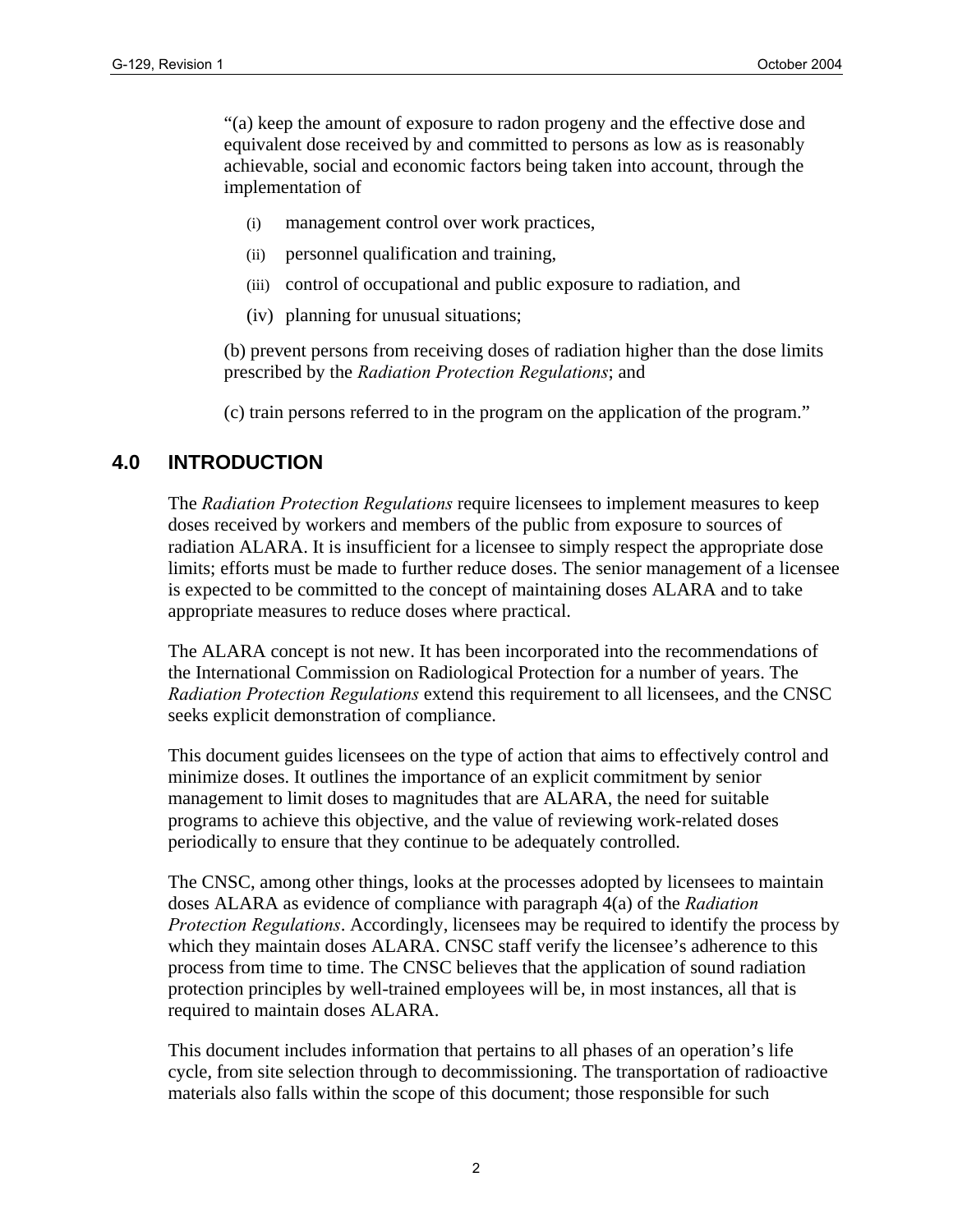transportation can review this document to determine which elements pertain to their particular situation. Detailed descriptions of the measures that may be necessary to comply with the regulations are beyond the scope of this document.

## **5.0 SOCIAL AND ECONOMIC FACTORS**

The ALARA concept takes into consideration relevant social and economic factors. These could include, for example, the financial impact of protection measures as balanced against the benefit obtained. The views of the public are also relevant.

## **6.0 ALARA: MAGNITUDE OF EFFORT AND DOSE LEVELS**

ALARA incorporates the notion that the magnitude of effort that should be applied to control doses depends on the magnitude of projected or historical doses. Managers should review dose levels on a continuous basis to ensure they are ALARA.

Licensees are expected to reduce doses where this can be done without significant expenditures. To minimize the commitment of resources that are likely to have a poor return in safety improvement, the CNSC may consider that an ALARA assessment, beyond the initial analysis, is not required in the following circumstances:

- 1. individual occupational doses are unlikely to exceed 1 mSv per year,
- 2. dose to individual members of the public is unlikely to exceed 50  $\mu$ Sv per year, and
- 3. the annual collective dose (both occupational and public) is unlikely to exceed 1 person-Sv.

Considering doses to members of the public addresses situations where a limited number of people may receive significant fractions of the individual dose limit even if the collective dose is low (i.e., less than 1 person-Sv). In such situations, additional radiation protection measures may still be required.

In some situations, a decision is required on whether it is economically justifiable to take action to reduce dose levels. Safety literature widely discusses expenditures that can be justified economically. A discussion of the monetary value of the unit collective dose can be found in the IAEA Safety Reports Series No. 21, *Optimization of Radiation Protection in the Control of Occupational Exposure,* which provides guidance when such decisions must be made.

## **7.0 APPROACH TO ALARA**

### **7.1 Management Control over Work Practices**

Organizational and management practices that bear upon the effectiveness of radiation protection include commitment, oversight of the radiation program, selection, training, and organization of personnel, including the delegation of responsibilities and authorities.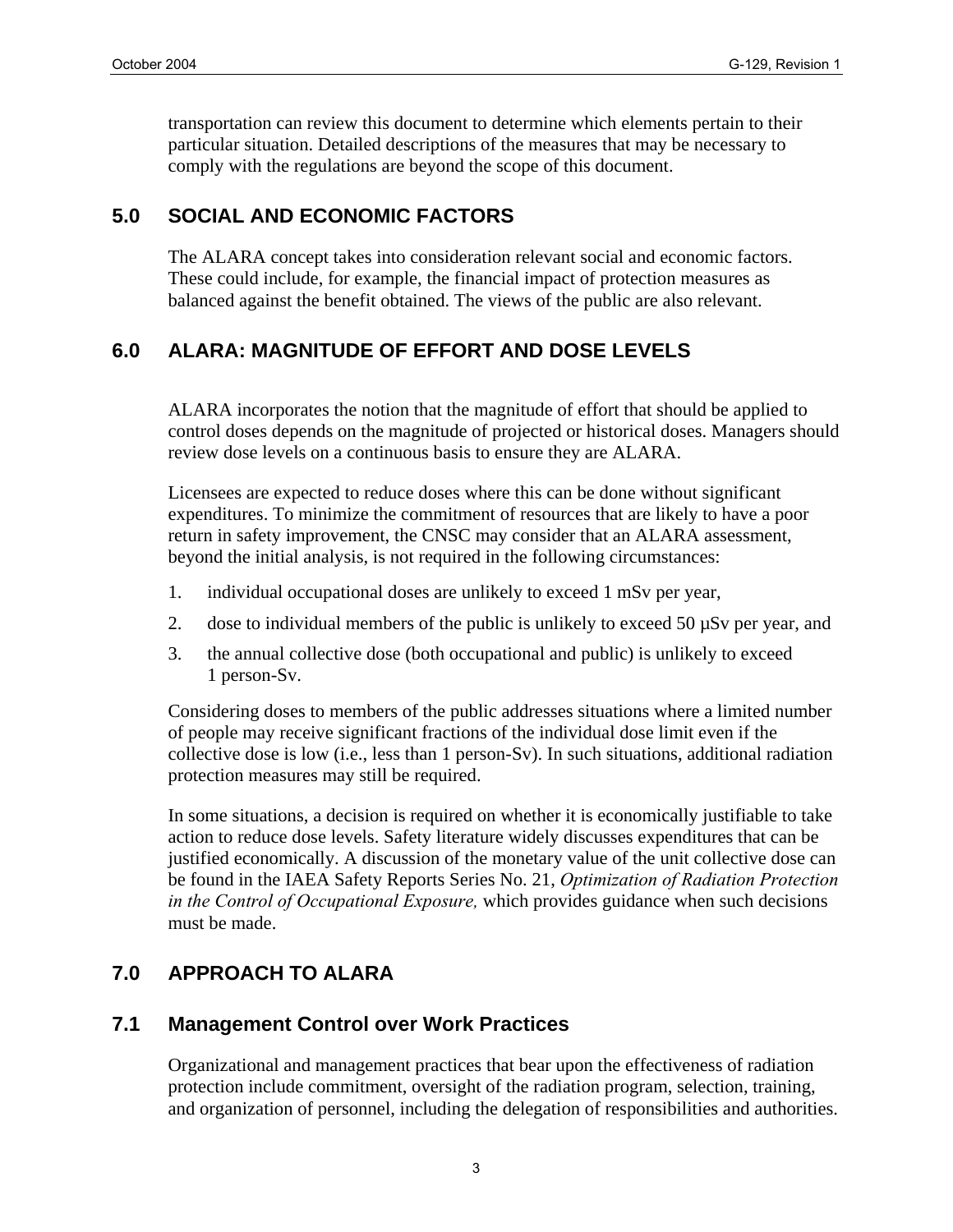#### **7.1.1 Commitment**

It is essential that all levels of management, in particular the senior level of the organization, commit to a policy of safety and good radiation protection in order to keep all doses ALARA. This commitment may be made manifest through written policy statements from the highest level of management, and through clear and demonstrable support for those persons with direct responsibility for radiation protection in the workplace and in the environment.

To translate this commitment into effective action, senior management may identify appropriate organizational arrangements and assign clear responsibilities and authorities to put these actions into effect. Senior management may also establish a safety culture within which all those in the organization recognize the importance of restricting doses from exposure to ionizing radiation.

#### **7.1.2 Oversight of the Radiation Protection Program**

Management should periodically inspect the workplace to observe, first-hand, workers' adherence to the established radiation protection and conventional safety practices. Senior management should receive, on a regular basis, summary reviews of the effectiveness of the radiation protection program and practices being implemented in the workplace.

### **7.2 Personnel Qualification and Training**

#### **7.2.1 Commitment**

It is essential that workers commit to radiation safety. This commitment should be demonstrated by adherence to radiation protection practices and procedures derived from the written policy statements. In this way, workers will protect themselves, their fellow workers, the public, and the environment. Management can provide mechanisms by which workers furnish advice on the effectiveness of radiation protection practices to ensure that doses continue to be adequately controlled.

#### **7.2.2 Training**

Relevant and adequate training programs for all personnel in the organization, including management, enable all concerned to contribute to the reduction and control of doses. Sufficient instruction and training enable workers to understand the risk from exposure to radiation and the methods of controlling doses. Workers need specific working procedures that take into account existing and potential radiological hazards. Training should, among other things, make workers aware of the simple actions they can take to minimize their doses and the doses received by others.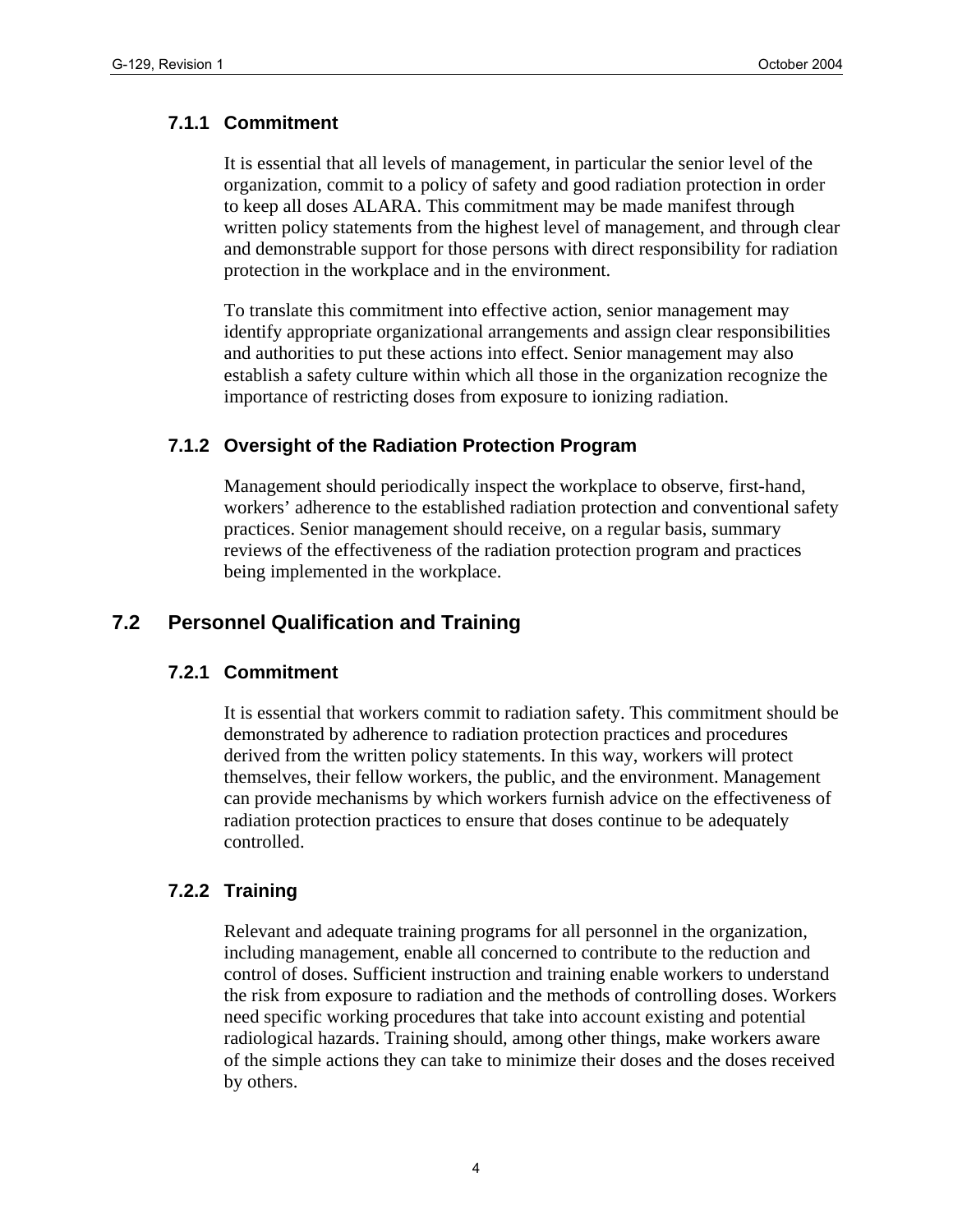#### **7.3 Control of Occupational and Public Exposure to Radiation**

#### **7.3.1 Resources**

Management's provision of appropriate resources, such as staff, equipment and facilities, contribute to the adequate control of doses. Equipment and facilities may include, but are not limited to, items such as radiation field and contamination monitoring instrumentation, personal dosimetry equipment, protective clothing; and as appropriate, ventilation controlling devices such as fans, fume hoods and glove boxes. In addition, decontamination facilities, such as showers and washbasins, may limit the spread of radioactive contamination. Similarly, resources for monitoring the environment beyond the workplace that is affected by operations should be identified and provided.

#### **7.3.2 Operational Reviews**

The regular review of dose records and other appropriate indicators, such as the frequency of contamination incidents or results of environmental monitoring, form a critical part of ensuring that doses are ALARA. These reviews identify trends that enable the evaluation of the effectiveness of dose reduction efforts.

While the dose to some workers or work groups will be higher than the licensee's average dose, the dose may already be ALARA, making further dose reduction efforts impractical. Dose reduction efforts should not be directed solely at those workers with the highest dose. Practical means to reduce dose may be found for other workers whose doses are not the highest.

Increases in dose levels would not normally be expected if the type and frequency of radiation work do not change. Justification is required for any proposal involving a predicted increase in worker doses.

As well as reviewing doses and other appropriate statistics, the licensee demonstrates good radiation protection practices by regularly reviewing information on new technologies and procedures that might affect radiation protection. Technological advances in protective equipment and instrumentation should be monitored to identify improved methods of dose reduction.

#### **7.3.3 Environmental Monitoring**

In the interest of ensuring that the use of nuclear materials poses no undue risk to the public, management should receive summary reviews of the results of environmental monitoring and should ensure that radionuclide emissions to the environment are kept ALARA.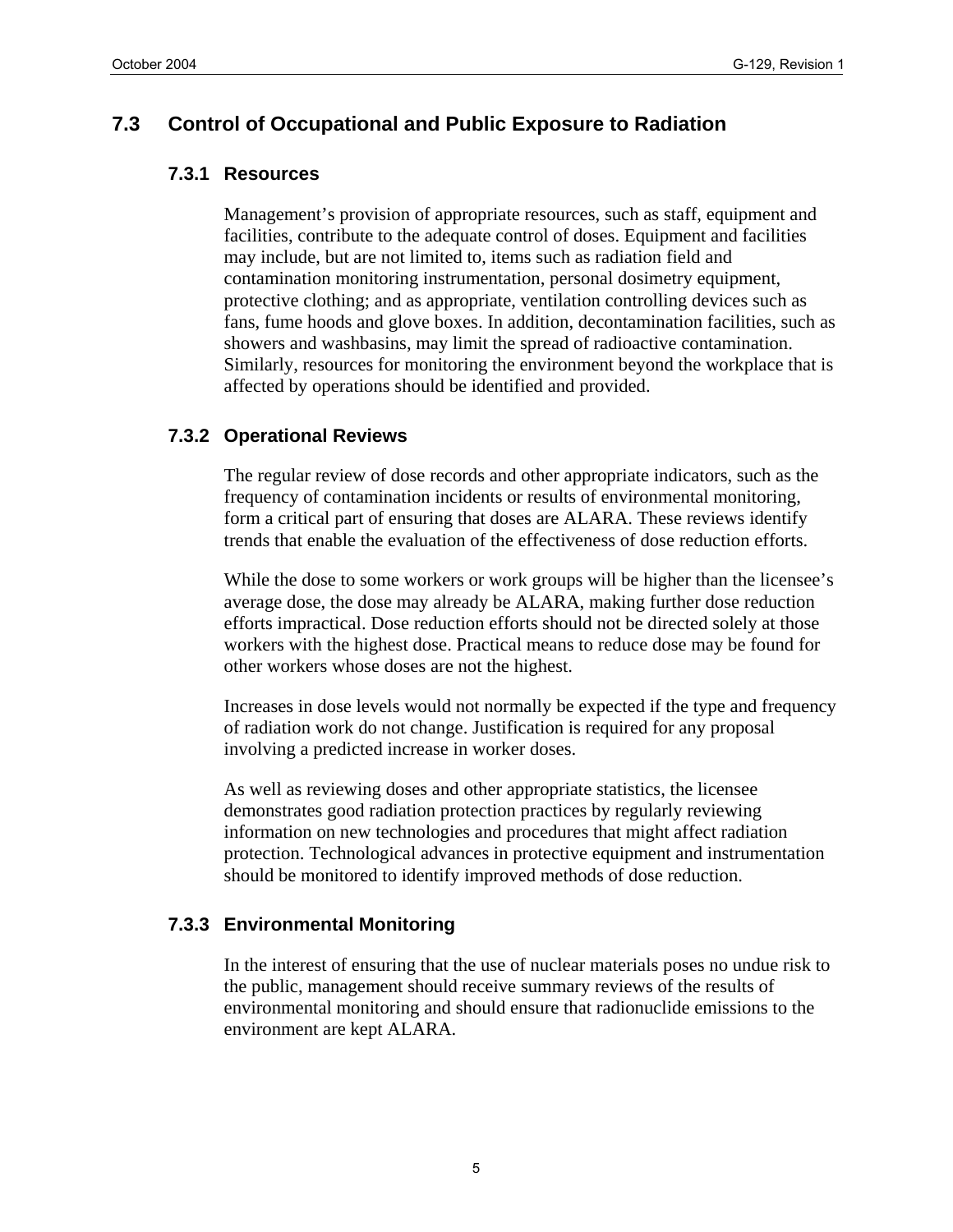#### **7.3.4 Overall Health and Safety**

For some organizations, an integrated health and safety approach (i.e., one in which the resources allocated to reduce radiological and non-radiological risks are considered together) would be advantageous. This approach prevents introducing dose reduction at the expense of controlling conventional risks that may have greater impact on health and safety.

#### **7.4 Planning for Unusual Situations**

The potential for high doses exists in some operations where routine doses are low. For such operations, major radiation protection efforts should be directed to reducing, to the extent possible, the probability of occurrence of events that can result in high doses.

#### **7.4.1 Radiological Work Plans**

For work projects in areas where the existing or potential radiation hazards may result in workers accumulating significant doses, detailed work plans should be developed. The radiation protection component of work plans should include the following, but not necessarily be limited to:

- 1. radiological surveys of the hazards present in advance of carrying out the project,
- 2. estimates of optimum time to be spent by workers in radiation fields,
- 3. an estimate of doses to the workers involved,
- 4. identification of protective equipment and clothing to be used, and
- 5. actions, e.g. back-out, to be taken should the anticipated dose or dose rate be exceeded.

The review of work plans by management, radiation protection staff, and those conducting the work prior to and following execution of the work also contribute to keeping the doses ALARA. Reviews done following the completion of a project enables the experience gained to be used when planning future jobs of a similar nature with a view to further reducing worker doses where possible. Approval of work plans should involve a level of management higher than the level that is directly supervising the job.

#### **7.5 Other Measures**

Licensees are encouraged to consider the following additional measures for applicability to their operation as ways to control radiation doses to workers and the public. It should be noted that this list of measures is not intended to be comprehensive.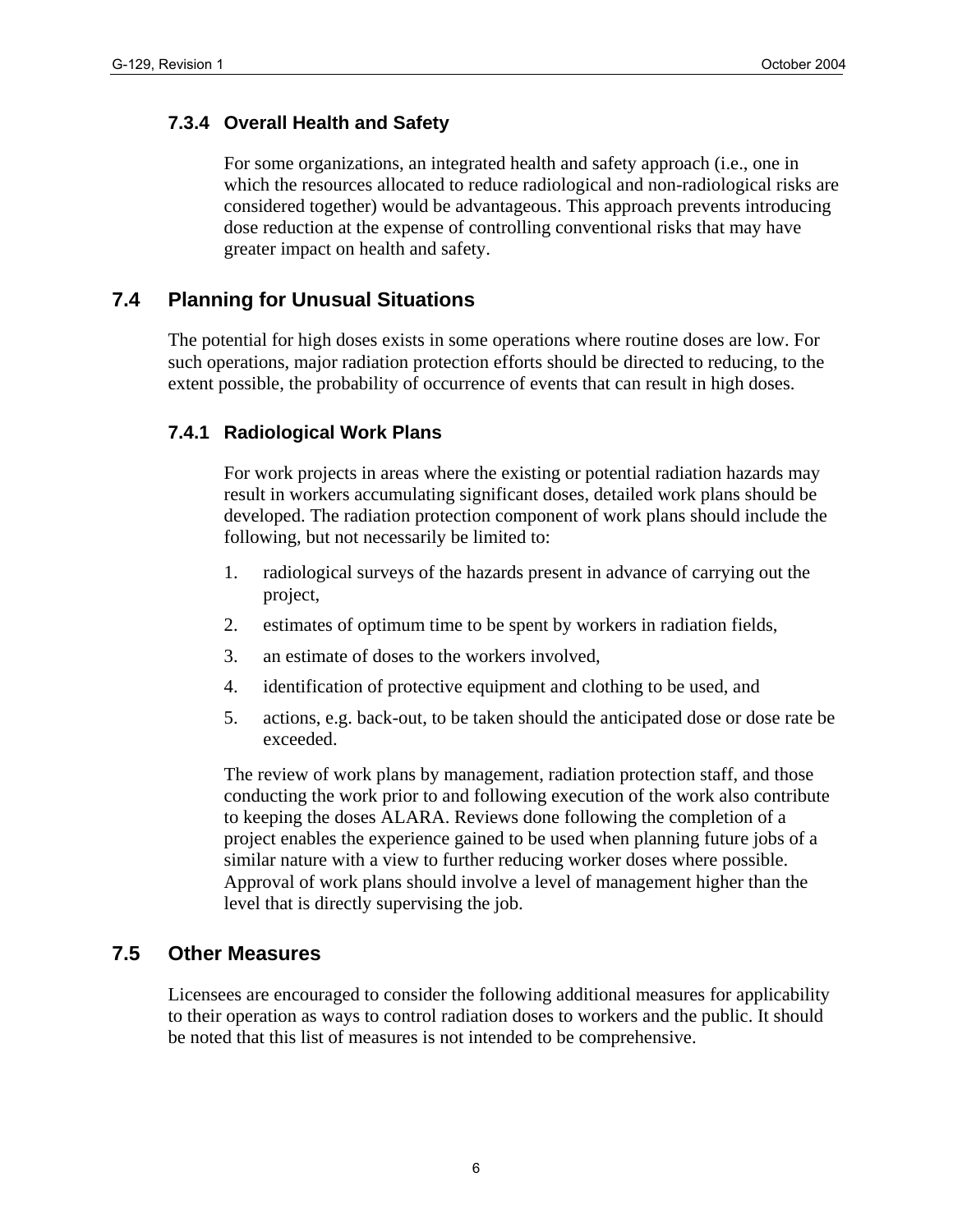#### **7.5.1 Documentation**

Documentation of all aspects of the licensee's radiation protection program should be clear and include the identification of responsible individuals and their authority, and the means by which the licensee maintains doses ALARA. Existing radiation protection program documentation may suffice. Documents, such as policies, principles, operating procedures, and internal memoranda, that make obvious the licensee's commitment to maintaining doses ALARA should be readily available for inspection purposes.

Other documentation used to indicate compliance with the ALARA principle may include records such as dose statistics, analysis of dose trends, reports of "unusual" events and environmental monitoring results, and follow-up corrective actions.

#### **7.5.2 Radiological Performance Targets**

Setting radiological performance targets and determining which targets are met enable management and workers to focus their efforts on those areas of radiation protection that require improvement. A target may be defined in terms of a statistic such as average dose or collective dose during a specified period or frequency of contamination incidents, not necessarily in terms of individual dose. The specified period is the time interval that has been chosen for monitoring performance (e.g., each quarter, semi-annually). A review of the performance in meeting these targets may also suggest that the licensee set more stringent targets for subsequent periods.

### **8.0 JUDGEMENT OF REASONABLENESS**

In implementing the ALARA principle, it must be determined whether the efforts to reduce doses are worthwhile. Some problems may be resolved using cost-benefit analysis or other quantitative techniques. However, it may be inappropriate to solely consider quantitative arguments in judging reasonableness.

#### **8.1 Source**

The judgement of reasonableness is inherent in the ALARA process. Understanding, good practice and feasibility help judge the reasonableness of an action.

#### **8.1.1 Understanding**

Understanding is based on experience, knowledge and the exercise of professional judgement (e.g., a very low-cost, practical change that reduces dose should be made even if doses are already low).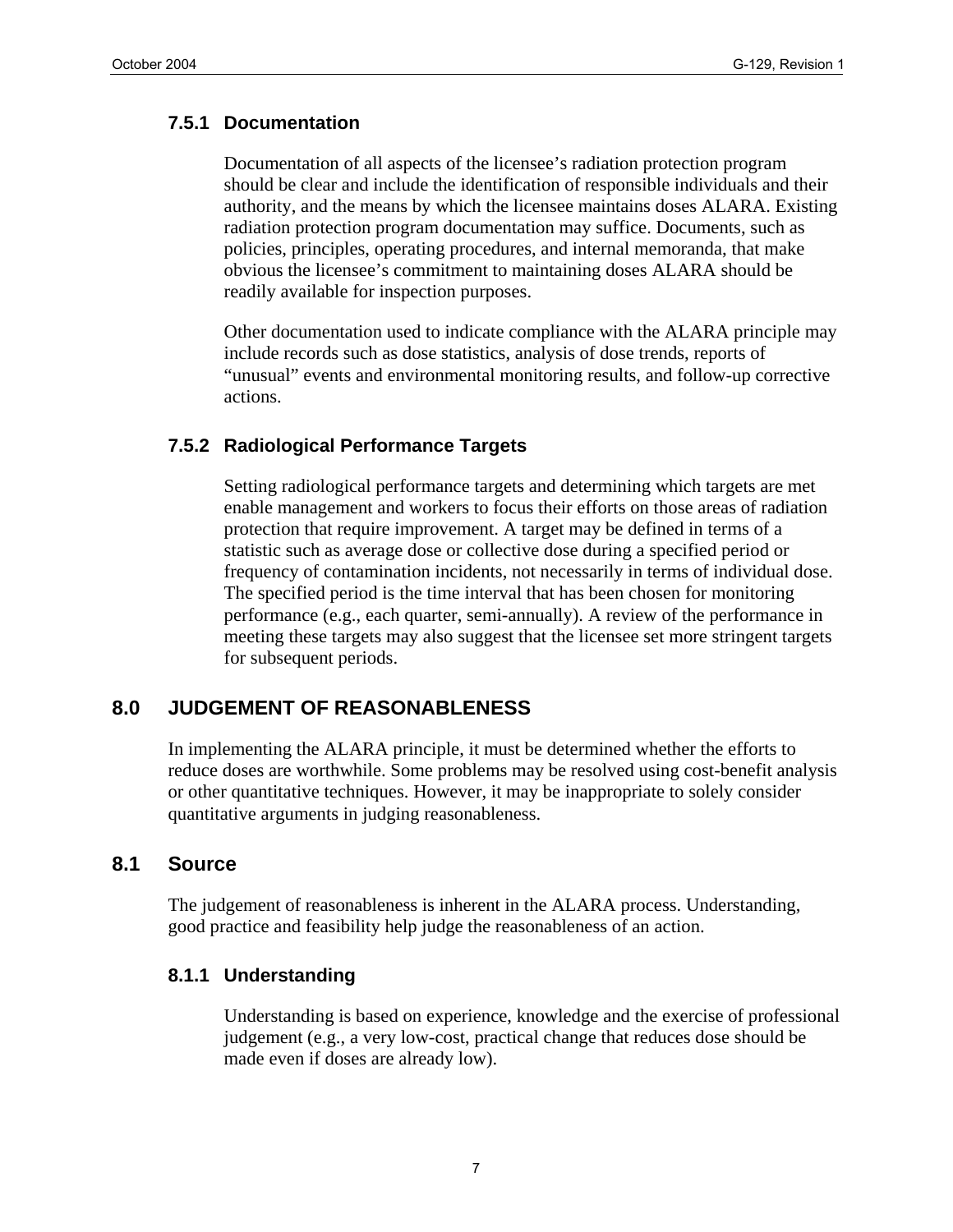#### **8.1.2 Good Practice**

Good practice considers the radiation safety practices and performance of other, similar operations.

#### **8.1.3 Feasibility**

Feasibility includes approaching improvements in radiation protection pragmatically (i.e., weighing cost versus benefits of implementing changes in accordance with their practical significance).

#### **8.2 Substantiation**

In order to substantiate decisions regarding what is reasonably achievable, licensees should document the rationale for the judgement. This could include the following, among other considerations:

- 1. options considered for siting, design, construction, decommissioning or site closure, and the rationale for choices made;
- 2. rationale for proposed operating, maintenance and administrative programs and procedures, including a discussion of those options that were considered and rejected;
- 3. analyses of the radiation protection program effectiveness based on records of doses to workers and to the public, radiation protection inspection findings, radioactive effluent releases, timeliness and relevance of training, instrument maintenance, incident and non-conformance reports and subsequent actions taken;
- 4. analyses of trends of doses to workers and to the public;
- 5. analyses of trends of radioactive effluent releases and environmental monitoring results; and
- 6. findings of internal audits and peer reviews.